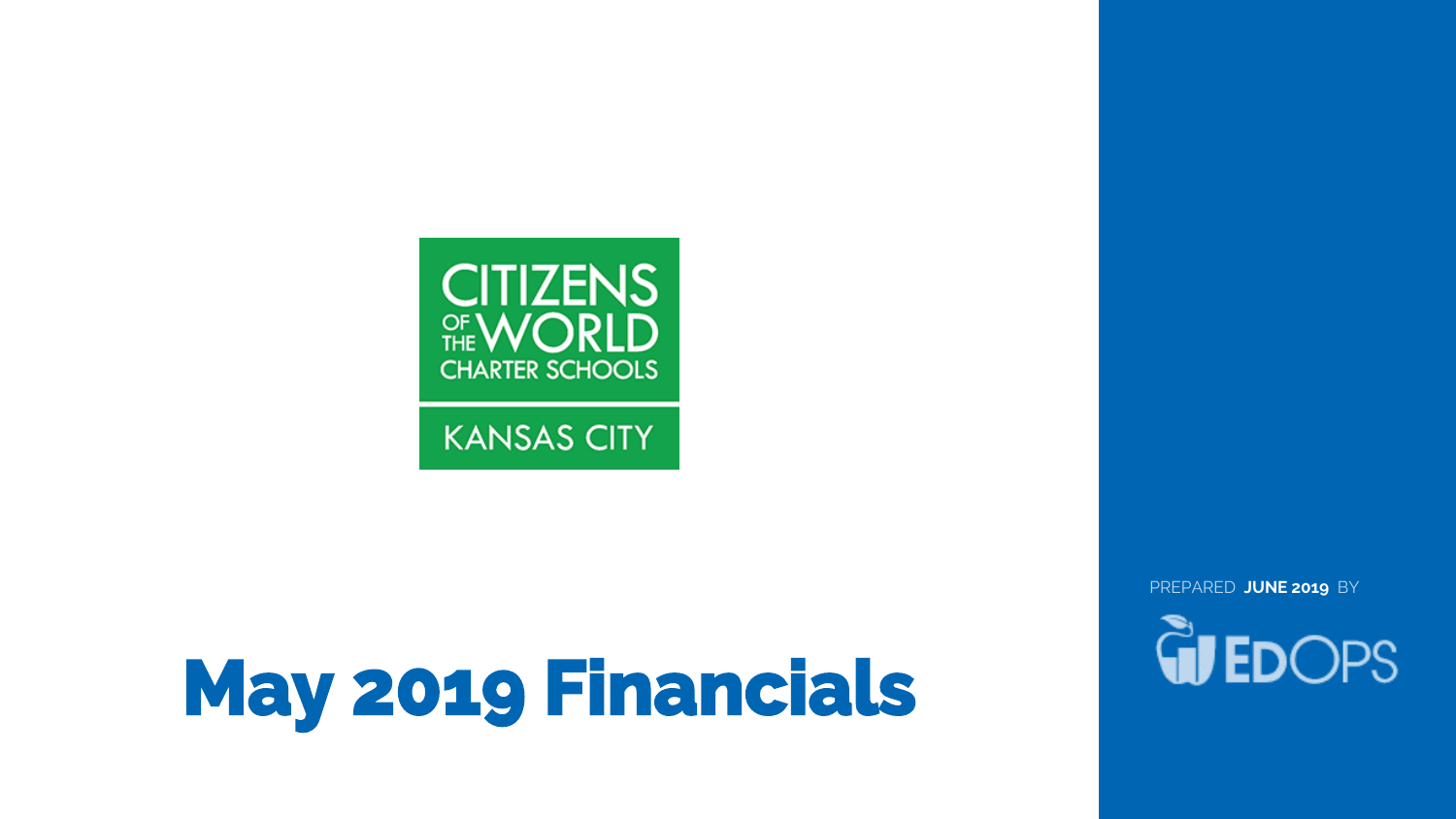### **Contents**



- **Key Performance Indicators**
- **Forecast Overview**
- **Cash Forecast**
- **Forecast History**
- **Key Forecast Changes This Month**
- **Notable Forecast Variances**
- **Appendix: Financials**



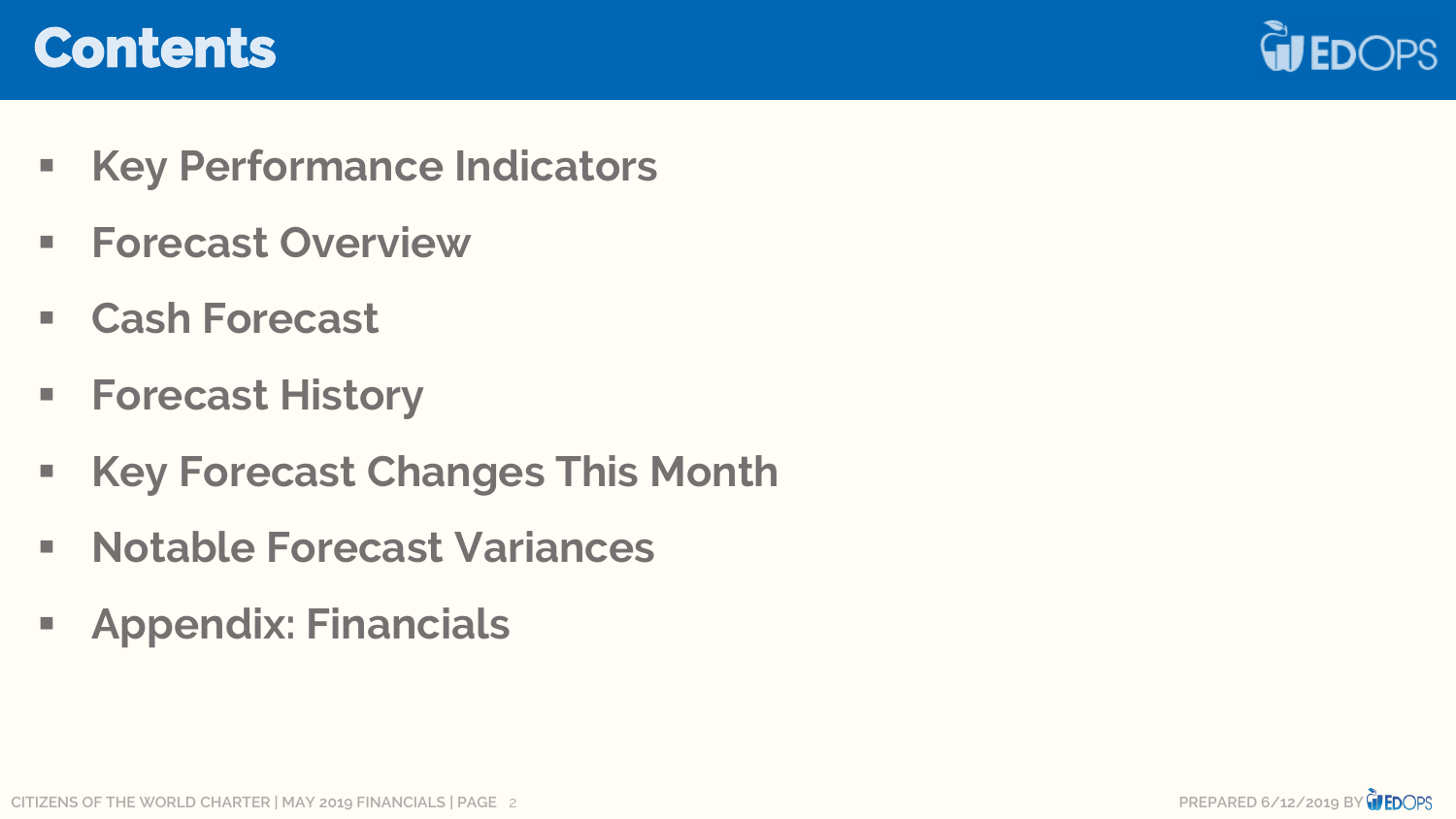# **Key Performance Indicators**

### **Days of Cash**

*Cash balance at year-end divided by average daily expenses*



#### **21 DAYS OF CASH AT YEAR'S END**

The school's 21 days of year-end cash is below the recommended 60 days.

### **Gross Margin**

*Revenue less expenses, divided by revenue*



#### **1% GROSS MARGIN**

The forecasted net income is \$37k, which is \$53k below the budget. It yields a 1% gross margin.



**WEDOPS**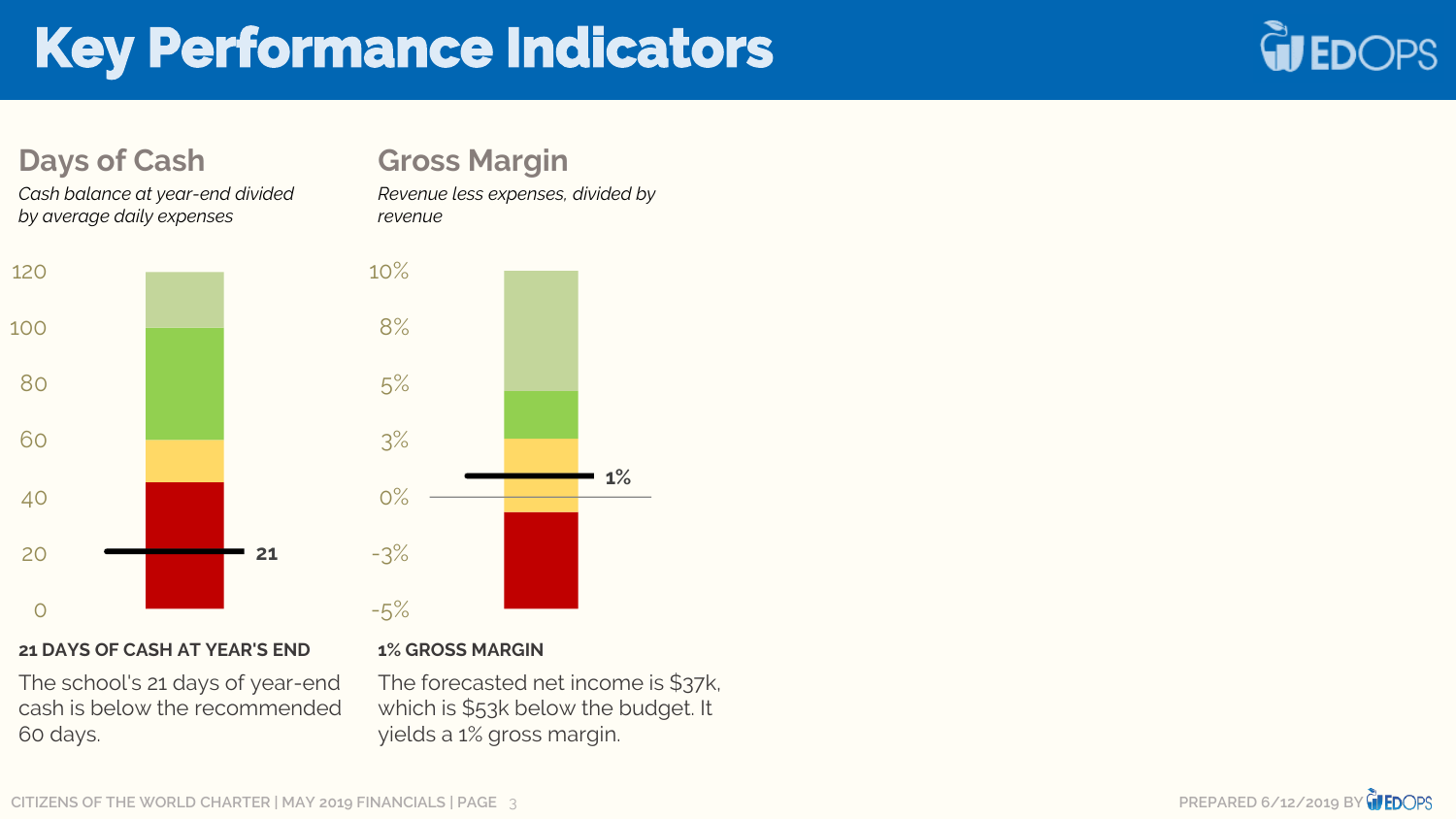## **Forecast Overview**



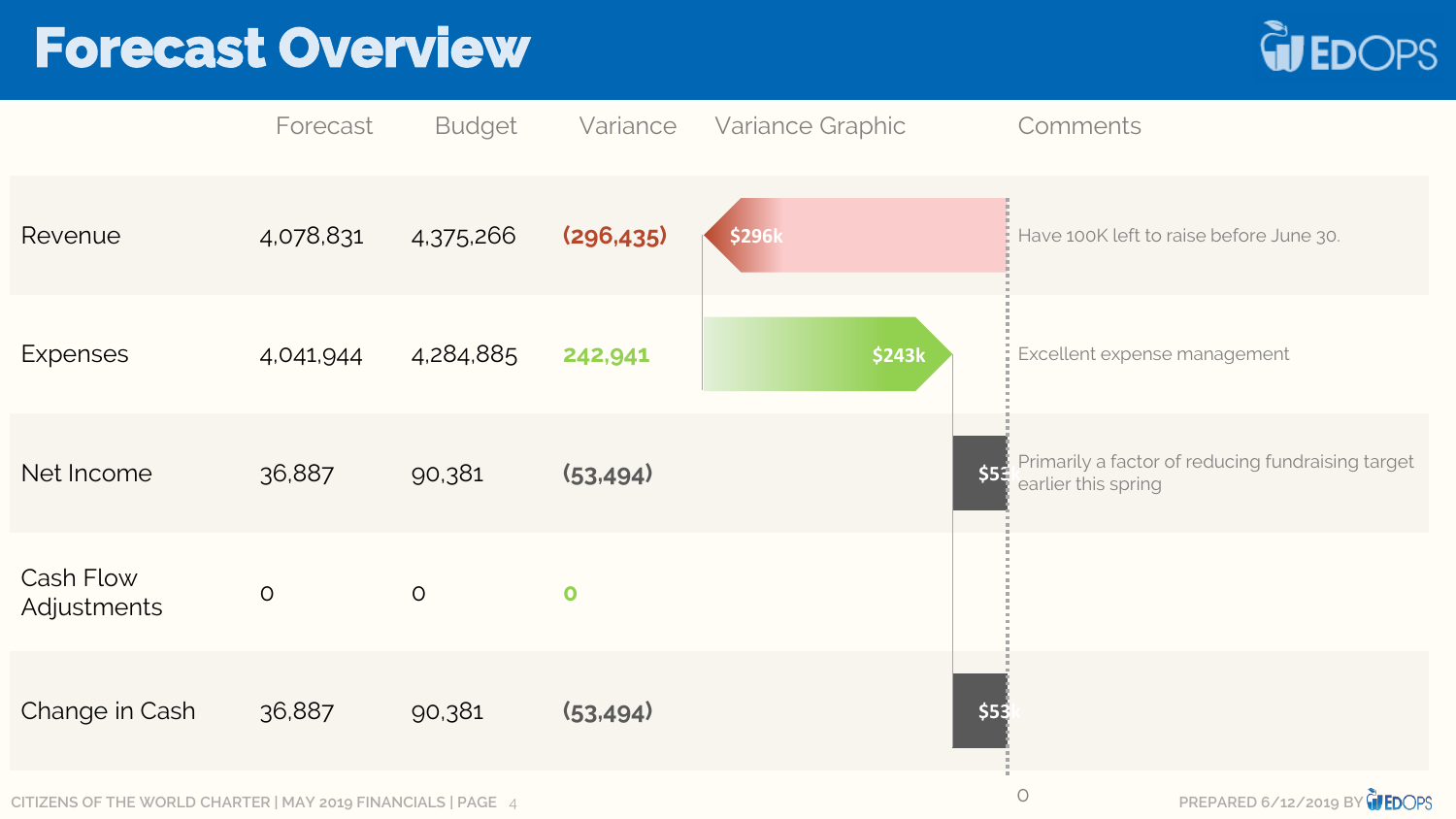## **Cash Flow Forecast**



### **21 Days of Cash at year's end**

We forecast the school's year ending cash balance as **\$231k**, **-\$12k** below budget.

It has been a circuitous year, but the school has a projected ending cash balance in line with original budget target. We have weathered many storms, so want to acknowledge the relentless efforts of the leadership team in incorporating updated financial data into planning so to arrive at this point which gives clear sight to FY 20. Only outstanding exposure to ending cash is timing of donations.



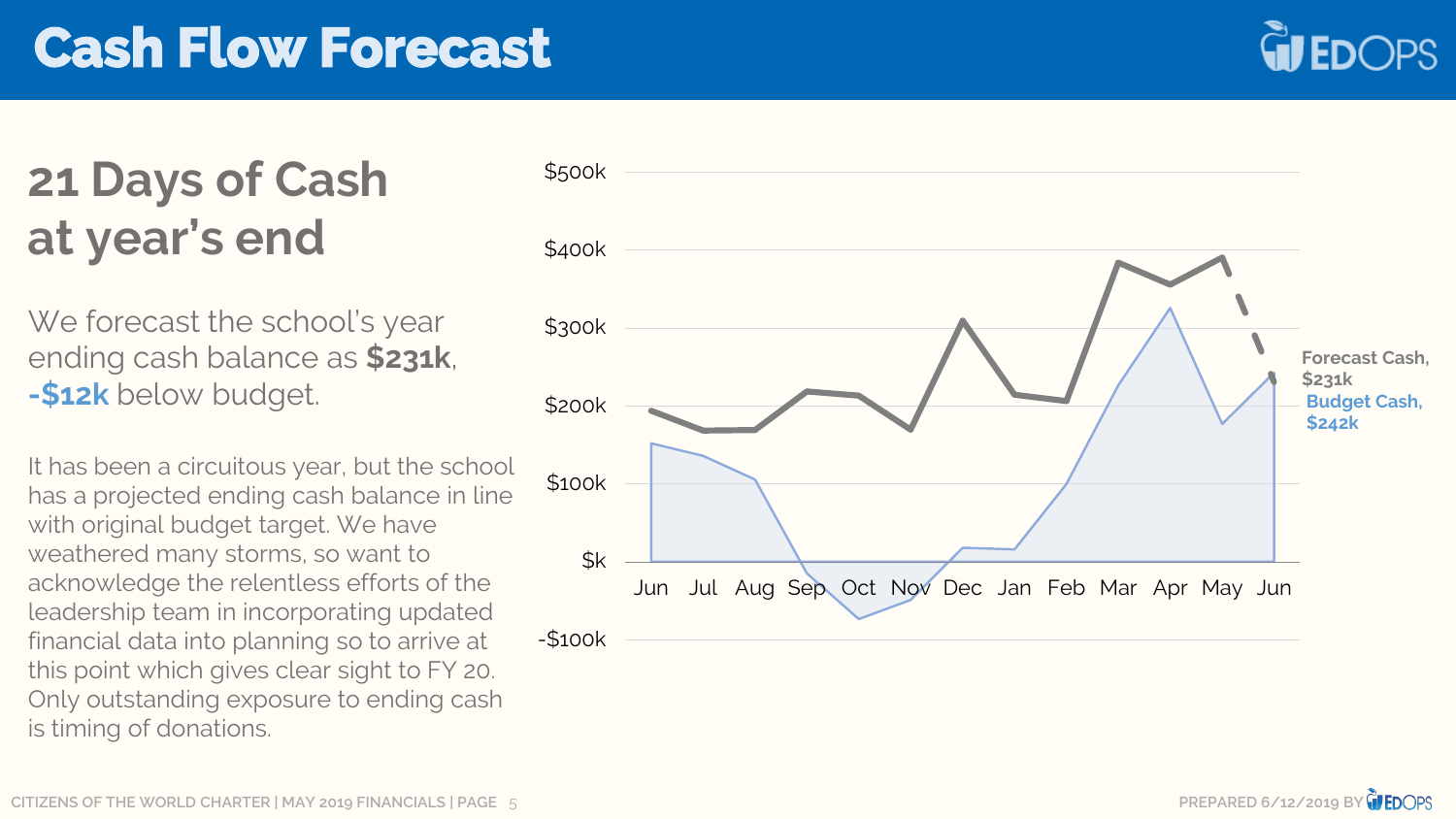|                                     |           | Year-To-Date  |            |           | <b>Annual Forecast</b> |            |            |
|-------------------------------------|-----------|---------------|------------|-----------|------------------------|------------|------------|
|                                     | Actual    | <b>Budget</b> | Variance   | Forecast  | <b>Budget</b>          | Variance   | Remaining  |
| Revenue                             |           |               |            |           |                        |            |            |
| Local Revenue                       | 1,083,411 | 1,426,839     | (343, 428) | 1,204,184 | 1,520,706              | (316, 522) | 120,773    |
| <b>State Revenue</b>                | 2,386,729 | 2,353,077     | 33,652     | 2,567,120 | 2,613,303              | (46, 183)  | 180,391    |
| <b>Federal Revenue</b>              | 257,266   | 195,410       | 61,855     | 307,526   | 241,257                | 66,270     | 50,261     |
| <b>Total Revenue</b>                | 3,727,406 | 3,975,326     | (247, 920) | 4,078,831 | 4,375,266              | (296, 435) | 351,425    |
| <b>Expenses</b>                     |           |               |            |           |                        |            |            |
| <b>Salaries</b>                     | 1,652,428 | 1,773,143     | 120,715    | 1,792,840 | 1,934,338              | 141,498    | 140,412    |
| <b>Benefits and Taxes</b>           | 405,473   | 548,665       | 143,193    | 442,716   | 598,544                | 155,828    | 37,243     |
| <b>Staff-Related Costs</b>          | 7,508     | 13,025        | 5,517      | 14,209    | 14,209                 | $\circ$    | 6,701      |
| Rent                                | 286,418   | 287,554       | 1,136      | 313,695   | 313,695                | (O)        | 27,277     |
| <b>Occupancy Service</b>            | 297,610   | 274,256       | (23,354)   | 336,614   | 299,189                | (37, 425)  | 39,004     |
| Student Expense, Direct             | 429,900   | 294,099       | (135, 801) | 482,826   | 320,835                | (161,990)  | 52,926     |
| Student Expense, Indirect           | 132,155   | 174,167       | 42,011     | 148,155   | 190,000                | 41,845     | 16,000     |
| Office & Business Expense           | 238,122   | 233,861       | (4,261)    | 286,246   | 268,075                | (18,171)   | 48,124     |
| Transportation                      | 65,223    | 65,083        | (140)      | 72,061    | 71,000                 | (1.061)    | 6,838      |
| <b>Total Ordinary Expenses</b>      | 3,514,837 | 3,663,853     | 149,017    | 3,889,362 | 4,009,885              | 120,524    | 374,525    |
| Net Operating Income                | 212,570   | 311,473       | (98,904)   | 189,469   | 365,381                | (175, 912) | (23,101)   |
| <b>Extraordinary Expenses</b>       |           |               |            |           |                        |            |            |
| Interest                            | 2,582     | 275,000       | 272,418    | 152,582   | 275,000                | 122,418    | 150,000    |
| <b>Total Extraordinary Expenses</b> | 2,582     | 275,000       | 272,418    | 152,582   | 275,000                | 122,418    | 150,000    |
| <b>Total Expenses</b>               | 3,517,419 | 3,938,853     | 421,434    | 4,041,944 | 4,284,885              | 242,941    | 524,525    |
| Net Income                          | 209,987   | 36,473        | 173,514    | 36,887    | 90,381                 | (53, 494)  | (173, 101) |
| Cash Flow Adjustments               | (13,505)  |               | (13,505)   | $\circ$   |                        | $\circ$    | 13,505     |
| <b>Change in Cash</b>               | 196,483   | 36,473        | 160,009    | 36,887    | 90,381                 | (53, 494)  | (159, 596) |